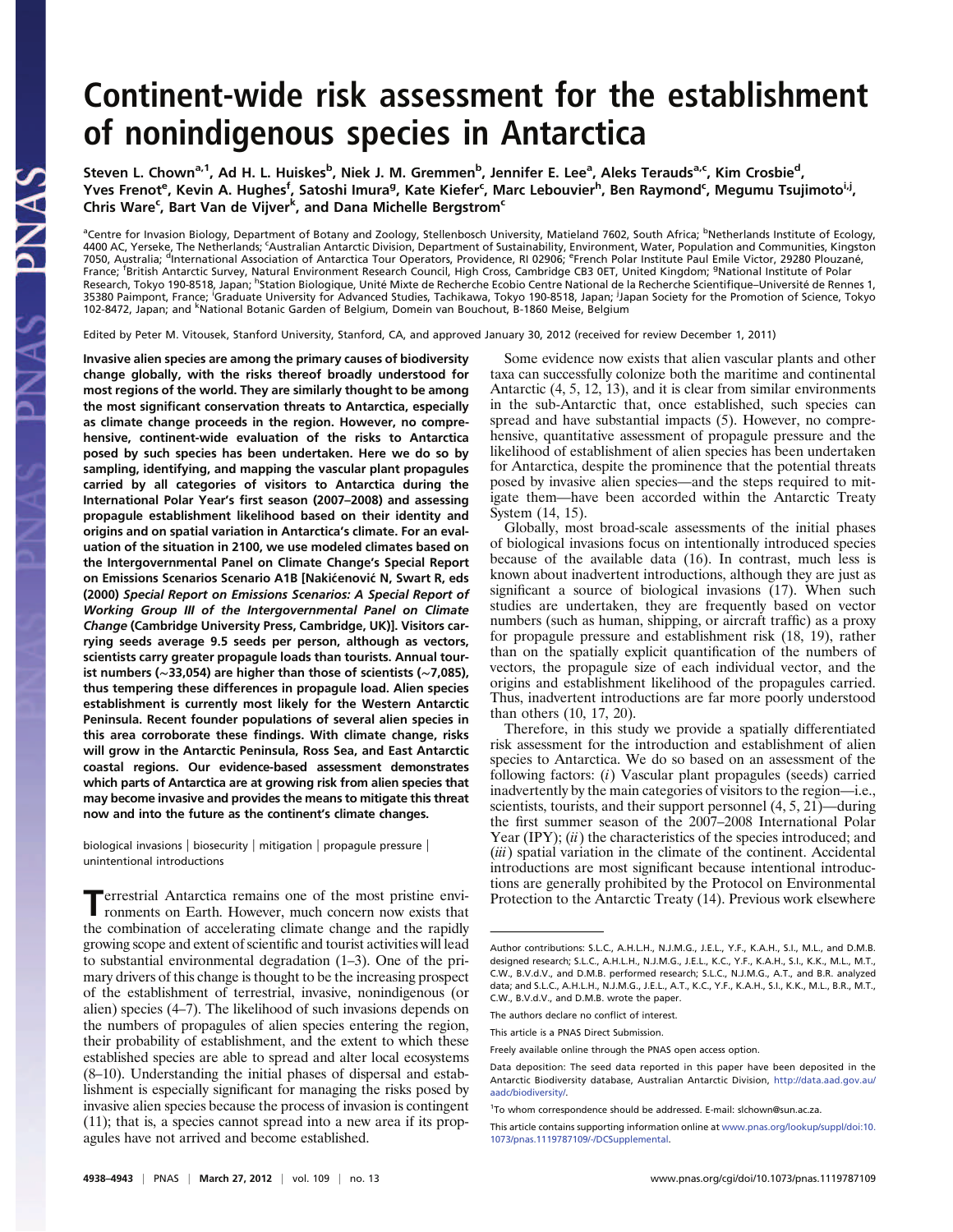in the broader Antarctic region, on a more limited scale, indicated that an assessment of vascular plant propagules carried by visitors provides a reasonable approximation of inadvertent introductions by other vectors, such as cargo, and of other terrestrial taxa, such as invertebrates (4, 5, 22).

The risk assessment undertaken here involves four major steps. First, the number of seeds on the clothing and bags of visitors traveling to the Antarctic must be quantified. Second, to provide a spatially explicit assessment of propagule pressure, the product of the number of seeds per visitor category and number of visitors from each category must be calculated for each of 81 grid cells representing ice-free areas of Antarctica in which landings occurred during the 2007–2008 IPY season. Third, to assess establishment probability, the proportion of propagules that are from species capable of surviving low-temperature environments must be determined. Here, the most conservative estimate is obtained by identifying the seeds collected from the visitors and estimating the proportion of species whose range includes the sub-Antarctic or Arctic. More liberal estimates of risk are obtained by calculating, from a larger, questionnaire-based survey of visitors, the numbers of visitors from each category that had in the previous 12 mo traveled to an alpine or polar location. The propagule pressure value must then be constrained downward by the median of these two values for each visitor category. Finally, the location of ice-free environments and data on terrestrial climates must be used to identify ice-free areas that might have temperatures suitable for cold-climate vascular plant species based on cumulative degree days (a measure of growing season length). The normalized product of the constrained propagule pressure and the environmental suitability provides a risk index for each grid cell. To estimate how this risk might change into the future, current climates in the preceding analysis are replaced with climates forecast for 2100 using the Intergovernmental Panel on Climate Change (IPCC) Special Report on Emissions Scenarios (SRES), Scenario A1B (7, 23, 24).

## Results

Our sampling, which is representative of the range of visitors to the region, demonstrates that the likelihood of propagule transfer varies with category of visitor (Fig. 1A): Tourists and ships' crews are less likely to transport propagules to the region than are scientists, science support personnel, and tourist support personnel. For those visitors carrying seeds, the number per visitor is similarly variable among categories and averages 9.5 seeds per person (Fig. 1B). In combination, the data show that the largest risk of propagule transfer per visitor is associated with science programs and tourist support personnel, rather than with tourists themselves (Fig. 1C).

Differences in the numbers of science and tourist visitors temper this among-category variation. Simplifying visitors to these categories, the largest number of visitors to the Antarctic was tourists (including support personnel) (33,054), making 223,095 landings (on average 6.7 landings per visitor) on ice-free areas (Fig. 2A and Table S1). Over the same period, an estimated 7,085 scientists (including support personnel) landed at ice-free areas, concentrated primarily in the McMurdo Sound region of the Ross Sea and the Antarctic Peninsula (Fig. 2B and Table S1). Based on the proportion of visitors per category carrying propagules, the numbers of propagules per individual in each visitor category, and the visitor landings, the probability of propagule transport to the region is highest for the Antarctic Peninsula, followed by the Ross Sea region and then by several sites in East Antarctica. These data also indicate that an estimated 31,732 [95% confidence interval (CI): 8,885–51,021] seeds entered the Antarctic on tourists and 38,897 seeds (95% CI: 24,089–74,534) on scientists during the first summer of the IPY.

Of the 2,686 seeds collected from sampled visitors, 88% were identified to family and 43% to species level. Species-level data show that these propagules include several species (among which are known invaders) from the sub-Antarctic or Arctic regions,



ENVIRONMENTAL SCIENCES

**ENVIRONMENTAL<br>SCIENCES** 

of visitors (mean and 95% bootstrapped CI) carrying seeds within each of the visitor categories. (*B*) Mean (and 95% bootstrapped CI) number of seeds per visitor by category for those visitors carrying seeds. (*C*) Mean (and 95% bootstrapped CI) number of seeds per visitor by category for all visitors (i.e., those with and without seed loads). Sample sizes are given above all bars.

similar in climate to parts of the Antarctic (Table S2). The questionnaire-based surveys demonstrate that 53% of the visitors had traveled to cold-climate areas—such as alpine, cold-temperate, or polar environments—in the year before their visit to Antarctica (Table S3). Thus, the seed- and survey-based data on propagule origins suggest that 49–61% (depending on visitor category; Table S4) of propagules reaching the Antarctic are from environments that include species capable of surviving the conditions likely to be encountered in the areas of Antarctica most commonly visited. Annual cumulative degree days for plant growth, a measure of environmental suitability, further indicate those areas where establishment of the cold-climate propagules is likely (Fig. 2). A risk index, based on propagule pressure and origins, and climatic suitability of the ice-free areas of the continent, indicates that the Western Antarctic Peninsula coast and the islands off the coast of the Peninsula have the highest current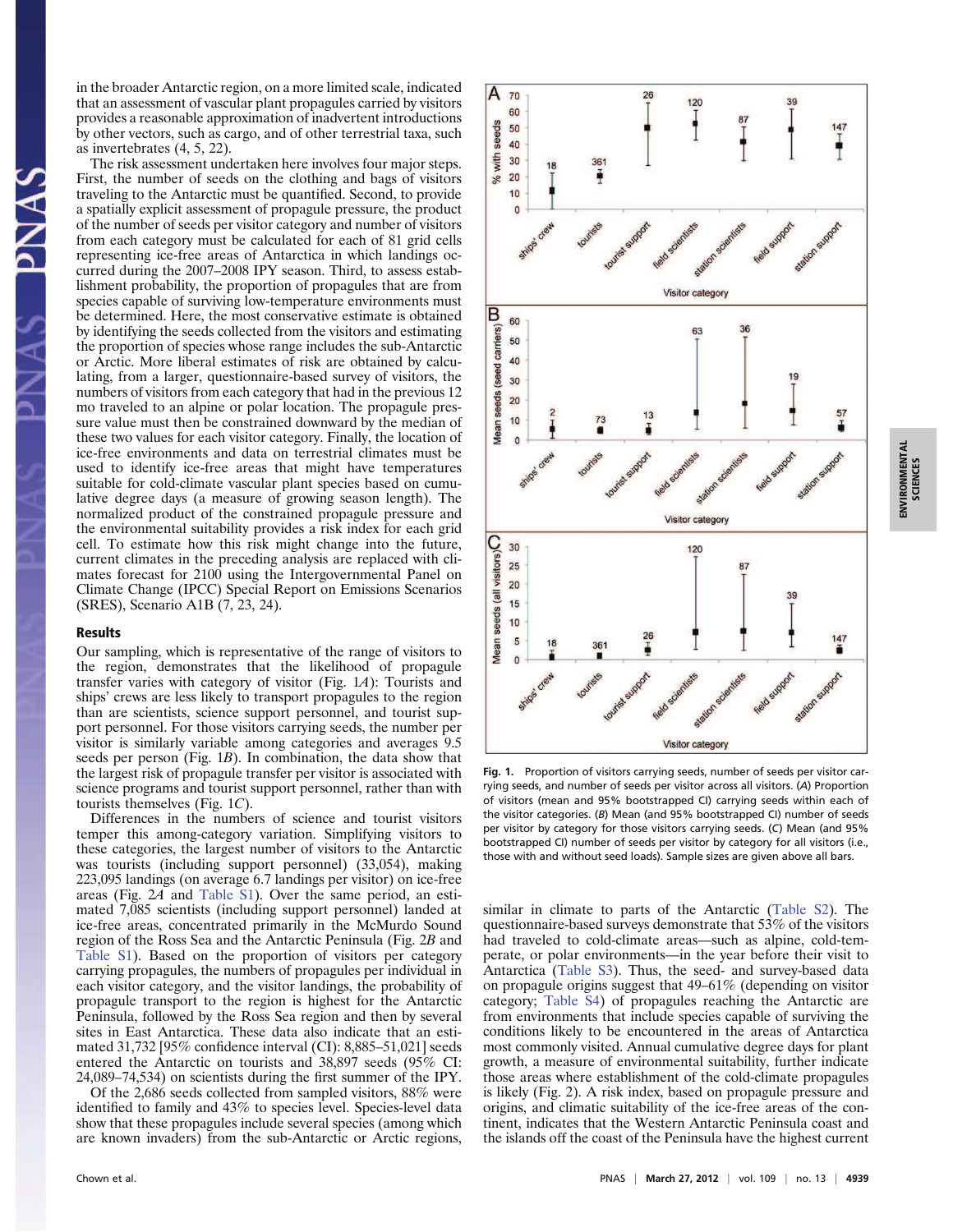

Fig. 2. Distribution of cumulative annual degree days for 2007–2008 in the Antarctic. These were calculated by using a  $-5$  °C threshold and mean daily near-surface temperature data from the Modern Era Retrospective-analysis for Research and Applications Reanalysis office (provided by the NASA Global Modeling and Assimilation) (50) on a 0.67° longitude  $\times$  0.5° latitude grid, interpolated to a 50-km square grid. *Inset* shows degree day detail on the Antarctic Peninsula. Ice-free ground is shown in gray. Ice-free landing data for tourists (A) and scientists (B) are shown.<br>Fig. 3. Relative risk of alien vascular plants establishing in Antarctica. Visi-

risk for the establishment of alien species (Fig. 3). Most other ice-free areas of Antarctica currently have low risk, with the possible exceptions of the western Ross Sea region and scattered sites around East Antarctica (Fig. 3).

Cumulative degree days across ice-free Antarctica calculated by using climates forecast for 2100 suggest that the risk of alien species establishment continues to be highest in the Antarctic Peninsula area (Fig. 4). However, the number of degree days will also increase substantially in the coastal, ice-free areas to the west of the Amery Ice Shelf and to a lesser extent in the Ross Sea region.

## Discussion

Despite the increased scientific interest in the Antarctic over the period of the IPY and a peak in tourist numbers, the total visitor number was not especially unusual (25), suggesting that the estimate for 2007–2008 is reasonable for calculating visitorassociated, annual anthropogenic propagule pressure on the continent for vascular plants. The propagule identifications also show that the seeds reaching Antarctica represent families known to contain the largest numbers of species that are invasive elsewhere on the planet (26) (Table S5), including species that are known invaders of cold-climate regions such as the Arctic and sub-Antarctic (5, 27). Visitors have also routinely traveled to cold-climate areas before their travel to the Antarctic. Given this propagule pressure, the provenance of many of the seeds, the geographic distribution of visitor landings, and current spatial variation in Antarctic climates, it is clear that several areas of Antarctica are at considerable risk from the establishment of nonindigenous species and that the highest risk sites are those along the Western Antarctic Peninsula.

Substantiation of this assessment is provided by several recent findings. The invasive grass species Poa annua is spreading at King George Island from the Arctowski research station to areas much less subject to human traffic (12). Its independent establishment has also recently been documented at three other research stations (namely, General Bernardo O'Higgins, Gabriel Gonzalez



tor-free, ice-free areas are allocated a small value to represent the minor chance of establishment in the absence of visitor landings. *Insets* show risk index detail for the Antarctic Peninsula and the western Ross Sea. Ice-free areas are shown in dark gray, continental areas in light gray, and ice shelf/ ice-tongue areas in light blue.

Videla, and Almirante Brown) along the western margin of the Peninsula.\* These areas coincide with those predicted by our assessment to have the highest risk of alien establishment (Fig. 3). Experimental work has shown that *P. annua* can outcompete other temperate plant species (28), and it dominates lowland, disturbed areas on Southern Ocean islands (5). Consequently, it is recognized as an important invasive species in the broader region. Deception Island (included in the highest risk cell identified; Fig. 3) has also recently been colonized by two vascular plant species of South American origin (13), and two alien springtail species have established at the same site, at least one of which has substantial impacts on some sub-Antarctic systems (29).

In the case of the South American plants on Deception Island, both are wind-dispersed, cold temperate species but were found in an area that has a high visitor frequency. Determining whether the colonization was natural or a direct result of human activity therefore proved particularly problematic (13). Thus, it is clear that as climates change and visitor activity increases and diversifies across the continent, distinguishing natural colonization events associated with warming from inadvertent introductions will become progressively difficult, reflecting similar challenges elsewhere (30). Where such conservation challenges are most likely to grow in significance is made clear by the assessment of conditions in the future under SRES Scenario A1B (24).

Climate change over the next 100 y in Antarctica is expected to be spatially variable, with most regions of the continent cooling at first and then warming as the ozone hole recovers, but with areas

<sup>\*</sup>Molina-Montenegro MA, Carrasco-Urra F, Rodrigo C, Valladares F, Poster, Scientific Committee on Antarctic Research Open Science Conference, August 3–6, 2010, Buenos Aires, Argentina.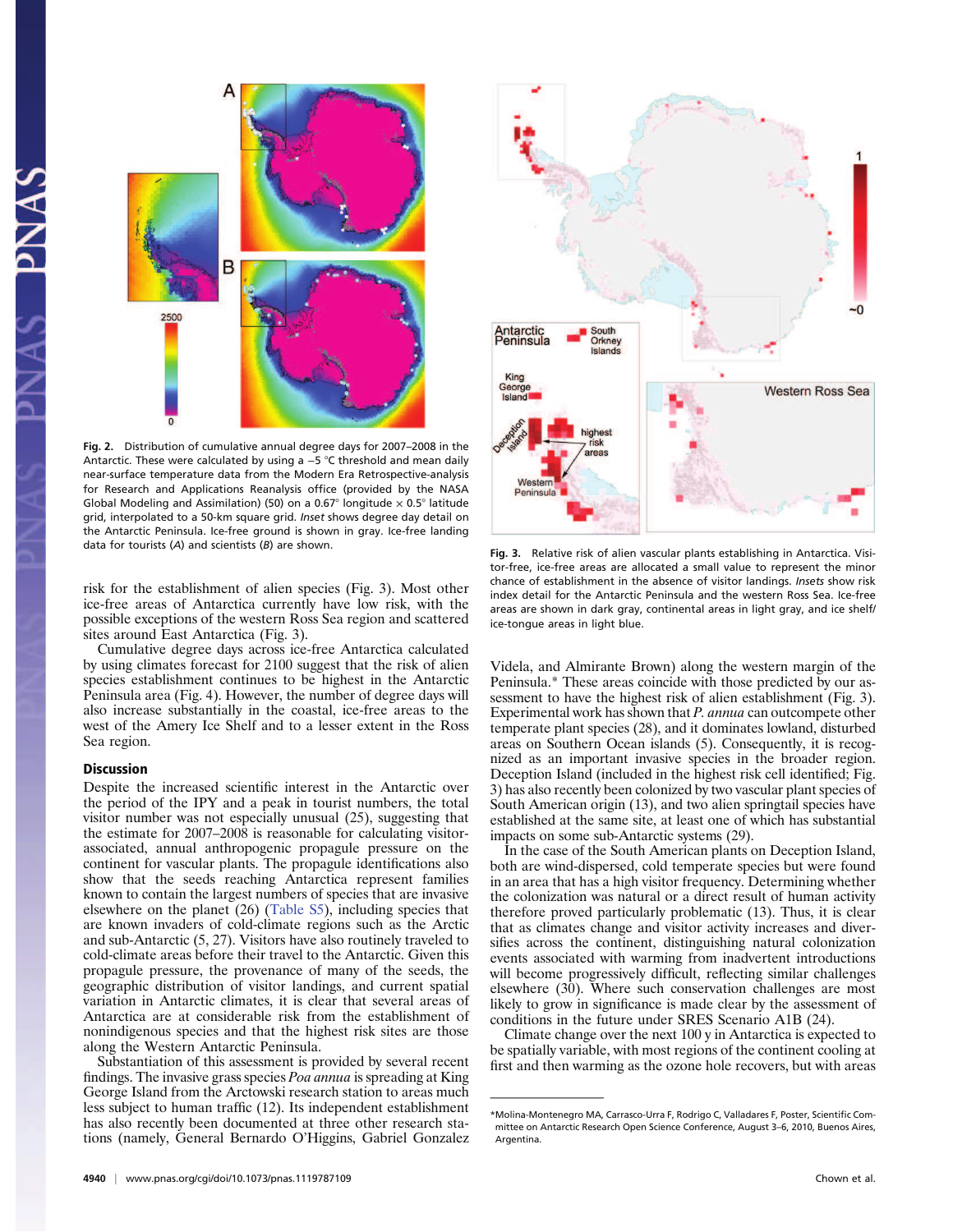

Fig. 4. Increase in annual cumulative degree days under SRES Scenario A1B (24) indicating increasing risk of alien species establishment. Increase in annual cumulative degree days, on ice-free areas of Antarctica, using 2090– 2100 temperature means to estimate future degree days and annual cumulative degree days from 2007 to 2008 based on a lower temperature threshold of −5 °C for plant establishment. Ice-free areas are shown in dark gray, continental areas in light gray, and ice shelf areas in light blue.

of the Peninsula continuing to warm (7). Thus, although the risk of alien species establishment continues to be highest—and growing—along the Antarctic Peninsula, establishment risks will also rise substantially in the coastal, ice-free areas of the Ross Sea area and in parts of coastal East Antarctica (Fig. 4). The former already has relatively high visitor numbers, indicating that future risks to the area may prove to be considerable. Establishment of alien species will also be promoted by the exposure of new, disturbed ground following glacial retreat. Disturbance is a notable driver of the establishment of such species (31), and elsewhere in the broader Antarctic region, newly exposed glacial forelands are readily colonized by them (5, 12, 32). To some extent, these projections must be considered a current best, evidence-based estimate because they take no account of trends that are more difficult to forecast, such as those in visitor numbers to and areas visited in Antarctica, the range of activities science and tourist visitors might undertake in the future (1), and the impacts of further efforts by the Committee for Environmental Protection of the Antarctic Treaty System to reduce propagule pressure to the region (14). As information on the realized outcomes of these trends and actions becomes available, the assessments of risk posed by inadvertent introductions can be adapted.

By delivering comprehensive evaluations of human-associated propagule pressure and establishment likelihood, differentiated by spatial location and visitor category, our study offers an effective basis for management interventions to mitigate the risks of establishment of nonindigenous species across the entire Antarctic continent, a region of growing international political and biological interest (3, 6, 15, 33, 34). It indicates those visitor groups and areas for which biosecurity measures should be most stringent, those where controls might be less pronounced, and how the spatial arrangement of these areas is likely to change through time. The assessment also offers guidance for planning early detection surveys  $(35, 36)$  and support for management decisions about whether new species occurrences are the consequence of anthropogenic transport or natural colonization (30). Such decisionmaking can be further informed by identifying natural colonization paths at appropriate spatial and temporal resolutions. These include wind trajectories for wind-dispersed species (37), satellite tracks of seabirds (38) that are considered important natural dispersal agents (39), and genetic data on colonists and populations from elsewhere in the broader region (4, 40). Thus, our study provides an evidence-based, continent-wide risk assessment for the establishment of terrestrial alien species in Antarctica and the understanding required to mitigate this risk, one of the primary conservation goals of the Antarctic Treaty System (14). In so doing, it also demonstrates how a combination of information-rich and modeling approaches can be used to understand and moderate the risks of inadvertent introductions, which are among invasion biology's most significant challenges (10, 17, 20).

## Materials and Methods

Ethics Statement. Our study was not on humans but did involve anonymous questionnaires put to human visitors to Antarctica and/or sampling of their outer clothing and bags. In all cases, the intent of the work and onward use of the data were carefully explained by researchers or volunteers in advance of the distribution of the questionnaires and sampling. Any person then not wishing to participate could decline, and samples and/or questionnaires were only taken from individuals who consented fully by completing the questionnaires and/or presenting their gear for sampling. No data identifying individuals by name or any other means were collected at any point (i.e., all samples are anonymous), and none of the sampling was intrusive.

Propagule Pressure. We estimated the number of propagules per visitor for ∼2% of all visitors (853 individual scientists, science-support personnel, tourists, tourist support personnel, and ships' crew) to all major areas of the Antarctic during the first summer season of the IPY (2007–2008) by collecting seeds from their outer clothing, footwear, walking poles, day packs, and camera bags (21, 41) (Table S6) using Philips FC9154/01 vacuum cleaners. For most sampled visitors, the material collected from clothing and equipment was retained in a single bag, but for 349 visitors, the material from each item was kept separately (Table S6). Approximately half of the sampled visitors were involved in national Antarctic programs (14 ships/aircraft; 18 voyages) and half in tourist operations (13 ships; 37 voyages).

The plant seeds per sample were counted and sorted into morphologically similar groups (generally corresponding to species). Seeds were identified by comparing them with photographs of seeds in seed atlases (42–45) and online databases (e.g., the Seed Information Database, http://www.kew.org/msbp/ scitech/SIDoverview.htm; Seedimages.com, www.seedimages.com). The proportion of visitors carrying seeds was estimated with 95% CI for each visitor category with bias-corrected and accelerated bootstrap methods by using GenStat 13 and R [library(boot); http://www.r-project.org]. Similarly, mean number of seeds per visitor was estimated, again with 95% CI, for each visitor category. Sampling was considered to capture the large majority of seeds, although this somewhat underestimated propagule pressure (21). The number of seeds that would drop off a visitor was considered proportional to the number of seeds found during sampling, and propagule viability was considered high (41, 46).

We mapped the numbers of visitors to Antarctica differentiated by their participation in either science (one category) or tourism (two categories: tourists and tourist support personnel), as reported by the International Association of Antarctica Tour Operators (http://iaato.org) and the Council of Managers of National Antarctic Programs (47) (Table S1) onto a regular spatial framework of 81 grid cells of 50  $\times$  50 km representing ice-free areas of the continent where visitors have landed (ice-free land data provided by the Australian Antarctic Data Centre from the Antarctic Digital Database V5; © Scientific Committee on Antarctic Research 1993–2006) (48). Before doing so, duplicates, spurious records, and landings on ice-covered areas were removed from the dataset. Propagule pressure per 50  $\times$  50-km grid cell was calculated per visitor category by multiplying the number of visitor landings (*N*) by the estimated probability of each visitor category carrying seeds (*P*) and by the mean numbers of seeds per visitor from this category [seed carriers only (*X*)] (Table S7).

Establishment Likelihood. To estimate establishment likelihood, we used information on the origin of the seeds and on the environment they would experience on arrival. For the former, we adopted two approaches. First, for the seeds of species identified to species level that were collected from the visitors, we determined whether or not these species occurin the Arctic/sub-Antarctic (5, 27, 49) and are thus capable of growing in cold environments (Table S2). We assumed that the same proportion of species was able to establish in cold climate areas for identified seeds as for seeds that could not be identified to species level. We estimated that 47% of all seeds carried into the Antarctic by visitors can establish, forming a conservative estimate of establishment. A liberal estimate was determined from a larger, questionnaire-based survey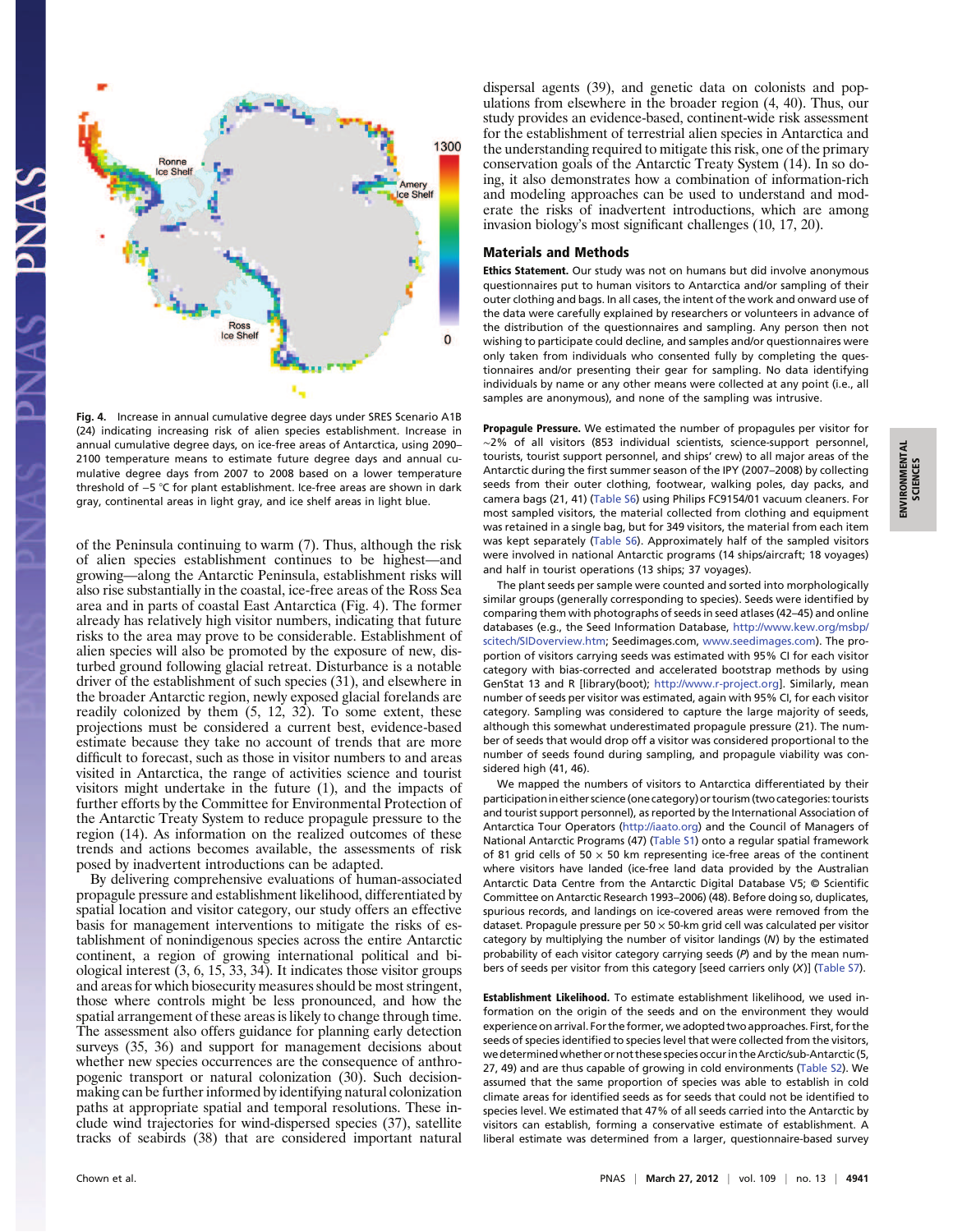(available in 10 languages) of 5,659 visitors (i.e., verified questionnaires) to determine what proportion thereof had visited regions with climates similar to those they might encounter in Antarctica (Arctic/alpine/sub-Antarctic/Antarctic) in the 12 mo before their travel to Antarctica (Table S3). A median was then calculated as the value lying between 0.47 (the proportion of viable seeds from the species-level seed analyses) and the proportion of each visitor category that had been to a cold-climate environment (range 0.49–0.61) (Table S4). This median risk proportion (*R<sup>i</sup>* ) was used to constrain the propagule pressure downward in calculating the risk index.

The most current information on the location of ice-free environments in Antarctica (Antarctic Digital Database V5) (48) and on Antarctic climate (http://gmao.gsfc.nasa.gov/research/merra/faq.php) (50) was used to identify ice-free areas that might have climates suitable for low-temperature vascular plant species based on cumulative degree days, assuming that these species can germinate, survive, and grow above -5 °C (51-54). We used mean daily 2-m air temperatures from the Modern Era Retrospectiveanalysis for Research and Applications Reanalysis (provided by the NASA Global Modeling and Assimilation Office) (50) on a 0.67 $^{\circ}$  longitude  $\times$  0.5 $^{\circ}$ latitude grid. These data were then spatially interpolated onto the 50  $\times$ 50-km grid.

**Risk Index.** The risk index (RI) for each visitor class ( $i$ ) for each 50  $\times$  50-km cell (*j*) was calculated as:

$$
RI_{ij} = N_{ij} \times P_i \times X_i \times R_i \times DD_j,
$$
 [1]

where *N*ij is the number of landings of the *i*th visitor class in the *j*th cell; *P<sup>i</sup>* is the proportion of the *i*th visitor class that is likely to be carrying seeds; *X<sup>i</sup>* is the mean number of seeds (for seed carrying visitors) for the *i*th visitor class; *Ri* is the median of the proportion of seeds from Arctic or sub-Antarctic

- 1. Tin T, et al. (2009) Impacts of local human activities on the Antarctic environment. *Antarct Sci* 21:3–33.
- 2. Walther G-R, et al. (2002) Ecological responses to recent climate change. *Nature* 416: 389–395.
- 3. Thatje S, Aronson RB (2009) No future for the Antarctic Treaty? *Front Ecol Environ* 7:75.
- 4. Hughes KA, Convey P (2010) The protection of Antarctic terrestrial ecosystems from inter- and intra-continental transfer of non-indigenous species by human activities: A review of current systems and practices. *Glob Environ Change* 20:96–112.
- 5. Frenot Y, et al. (2005) Biological invasions in the Antarctic: Extent, impacts and implications. *Biol Rev Camb Philos Soc* 80:45–72.
- 6. Ricciardi A (2008) Antarctica invaded. *Science* 319:409–410.
- 7. Turner J, et al., eds (2009) *Antarctic Climate Change and the Environment* (Scientific Committee on Antarctic Research, Cambridge, UK).
- 8. Hulme PE (2009) Trade, transport and trouble: Managing invasive species pathways in an era of globalization. *J Appl Ecol* 46:10–18.
- 9. Lockwood JL, Cassey P, Blackburn TM (2009) The more you introduce the more you get: The role of colonization pressure and propagule pressure in invasion ecology. *Divers Distrib* 15:904–910.
- 10. Pyšek P, Richardson DM (2010) Invasive species, environmental change and management, and health. *Annu Rev Environ Resour* 35:25–55.
- 11. Puth LM, Post DM (2005) Studying invasion: Have we missed the boat? *Ecol Lett* 8: 715–721.
- 12. Olech M, Chwedorzewska KJ (2011) The first appearance and establishment of an alien vascular plant in natural habitats on the forefield of a retreating glacier in Antarctica. *Antarct Sci* 23:153–154.
- 13. Smith RIL, Richardson M (2011) Fuegian plants in Antarctica—natural or anthropogenically-assisted immigrants? *Biol Invas* 13:1–5.
- 14. Rogan-Finnemore M, ed (2008) *Non-Native Species in the Antarctic* (Gateway Antarctica, Christchurch, New Zealand).
- 15. Berkman PA, Lang MA, Walton DWH, Young OR, eds (2011) *Science Diplomacy. Antarctica, Science and the Governance of International Spaces* (Smithsonian Institution Press, Washington).
- 16. Blackburn TM, Lockwood JL, Cassey P (2009) *Avian Invasions. The Ecology and Evolution of Exotic Birds* (Oxford University Press, Oxford).
- 17. Hulme PE, et al. (2008) Grasping at the routes of biological invasions: A framework for integrating pathways into policy. *J Appl Ecol* 45:403–414.
- 18. Drake JM, Lodge DM (2004) Global hot spots of biological invasions: Evaluating options for ballast-water management. *Proc Biol Sci* 271:575–580.
- 19. Tatem AJ, Hay SI (2007) Climatic similarity and biological exchange in the worldwide airline transportation network. *Proc Biol Sci* 274:1489–1496.
- 20. Hulme PE (2011) Biosecurity and the politics of fear. *Science* 334:176–177.
- 21. Lee JE, Chown SL (2009) Breaching the dispersal barrier to invasion: Quantification and management. *Ecol Appl* 19:1944–1959.
- 22. Lee JE, Chown SL (2009) Quantifying the propagule load associated with the construction of an Antarctic research station. *Antarct Sci* 21:471–475.
- 23. Bracegirdle TJ, Connelley WM, Turner J (2008) Antarctic climate change over the twenty first century. *J Geophys Res Atmosph* 113:D03103.

areas and proportion of visitors to Arctic, alpine, or sub-Antarctic sites for the *i*th visitor category; and *DD<sup>j</sup>* is the annual cumulative degree days in the *j*th cell.

Then, to calculate the overall risk index (ORI) for the  $j$ th 50  $\times$  50 km cell the risk indices of each visitor class (T, tourist; TS, tourist support; S, scientist) were summed:

$$
ORI_j = RI_{Tj} + RI_{TSj} + RI_{Sj}.
$$
 [2]

The ORI was then normalized to provide a probability of risk from 0 to 1. Icefree areas with no visitor landings were assigned a very low risk.

Future Climate and Risks. To estimate future risks based on a changing climate, we used the CSIRO Mk3.5 Climate Model (http://www.cawcr.gov.au/ publications/technicalreports/CTR\_021.pdf) (55) under Scenario A1B (IPCC SRES) (24) to arrive at a spatially explicit prediction of temperatures in 2100. The degree day values under this climate scenario were calculated as before. All spatial analyses and climate modeling were conducted by using MATLAB 7.12 (Mathworks, Natick, MA) and Manifold System Professional (Version 8.00, Manifold Software Limited, Hong Kong).

ACKNOWLEDGMENTS. We thank the participants in the International Polar Year Project "Aliens in Antarctica" for their assistance; and Tim Blackburn, Phil Hulme, Mahlon Kennicutt, Melodie McGeoch, Dave Richardson, Justine Shaw, and two anonymous reviewers for commenting on a previous version of the manuscript. Randstad Data Management (Rotterdam, The Netherlands) assisted with questionnaire analysis. Philips Netherlands, Ltd. (Eindhoven, The Netherlands) donated the vacuum cleaners. This work was supported by our institutions, Netherlands Polar Program Grant 851.20.040, and the Scientific Committee on Antarctic Research.

- 24. Nakićenović N, Swart R, eds (2000) Special Report on Emissions Scenarios: A Special *Report of Working Group III of the Intergovernmental Panel on Climate Change* (Cambridge University Press, Cambridge, UK).
- 25. Jabour J (2009) *Health of Antarctic Wildlife. A Challenge for Science and Policy*, eds Kerry KR, Riddle MJ (Springer, Berlin).
- 26. Pyšek P (1998) Is there a taxonomic pattern to plant invasions? Oikos 82:282-294.
- 27. Elven R (ed.) (2007) Checklist of the panarctic flora (PAF) vascular plants, Version May 2007. Available at http://www.binran.ru/infsys/paflist/index.htm.
- 28. Monzeglio U, Stoll P (2005) Spatial patterns and species performances in experimental plant communities. *Oecologia* 145:619–628.
- 29. Greenslade P, Convey P (2012) Exotic Collembola on subantarctic islands: Pathways, origins and biology. *Biol Inv* 14:405–417.
- 30. Walther G-R, et al. (2009) Alien species in a warmer world: Risks and opportunities. *Trends Ecol Evol* 24:686–693.
- 31. Didham RK, Tylianakis JM, Hutchison MA, Ewers RM, Gemmell NJ (2005) Are invasive species the drivers of ecological change? *Trends Ecol Evol* 20:470–474.
- 32. Frenot Y, Gloaguen J-C (1994) Reproductive performance of native alien colonizing phanerogams on a glacier foreland, Îles Kerguelen. *Polar Biol* 14:473–481.
- 33. Aronson RB, Thatje S, McClintock JB, Hughes KA (2011) Anthropogenic impacts on marine ecosystems in Antarctica. *Ann N Y Acad Sci* 1223:82–107.
- 34. Sutherland WJ, et al. (2010) A horizon scan of global conservation issues for 2010. *Trends Ecol Evol* 25:1–7.
- 35. Hui C, Foxcroft LC, Richardson DM, MacFadyen S (2011) Defining optimal sampling effort for large-scale monitoring of invasive alien plants: A Bayesian method for estimating abundance and distribution. *J Appl Ecol* 48:768–776.
- 36. Rout TM, Moore JL, Possingham HP, McCarthy MA (2011) Allocating biosecurity resources between preventing, detecting, and eradicating island invasions. *Ecol Econ* 71:54–62.
- 37. Muñoz J, Felicísimo ÁM, Cabezas F, Burgaz AR, Martínez I (2004) Wind as a longdistance dispersal vehicle in the Southern Hemisphere. *Science* 304:1144–1147.
- 38. Tremblay Y, et al. (2009) Analytical approaches to investigating seabird-environment interactions: A review. *Mar Ecol Prog Ser* 391:153–163.
- 39. Falla RA (1960) Oceanic birds as dispersal agents. *Proc R Soc Lond B Biol Sci* 152:655–659.
- 40. Rogers AD (2007) Evolution and biodiversity of Antarctic organisms: A molecular perspective. *Philos Trans R Soc Lond B Biol Sci* 362:2191–2214.
- 41. Whinam J, Chilcott N, Bergstrom DM (2005) Subantarctic hitchhikers: Expeditioners as vectors for the introduction of alien organisms. *Biol Conserv* 121:207–219.
- 42. Martin AC, Barkley WD (1961) *Seed Identi*fi*cation Manual* (University of California Press, Berkeley, CA).
- 43. Webb CJ, Simpson MJA (2001) *Seeds of New Zealand Gymnosperms & Dicotyledons Vol. 1* (Manuka, Cromwell, New Zealand).
- 44. Cappers RTJ, Bekker RM, Jans JEA (2006) *Digital Seed Atlas of the Netherlands* (Barkhuis, Groningen, The Netherlands).
- 45. Sweedman L, Merritt D, eds (2006) *Australian Seeds. A Guide to Their Collection, Identi*fi*cation and Biology* (CSIRO, Collingwood, Australia).
- 46. Hughes KA, Lee JE, Ware C, Kiefer K, Bergstrom DM (2010) Impact of anthropogenic transportation to Antarctica on seed viability. *Polar Biol* 33:1125–1130.
- 47. Council of Managers of National Antarctic Programs (2008) *COMNAP Report to ATCM XXXI. ATCM IP 127. Antarctic Treaty Consultative Meeting, June 2*–*13, 2008, Kiev, Ukraine* (Secretariat of the Antarctic Treaty, Buenos Aires).